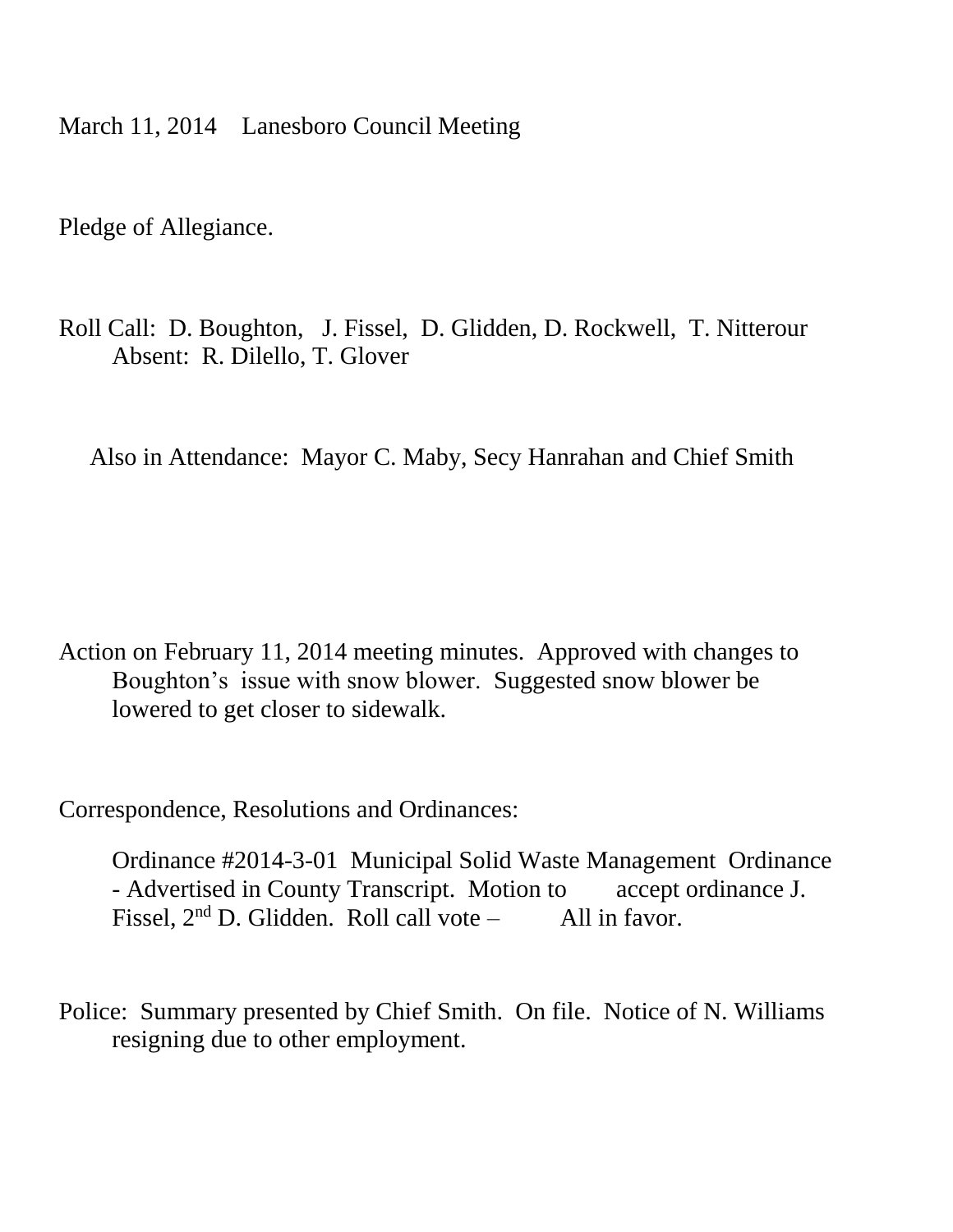COG report: NA

Streets: Catch basin at the end of Jefferson St. – D. Rockwell reported ice building up at catch basin. It should have an inlet. Fissel and Maby to contact Harmony Township regarding repair. Maby also to contact Penn Dot to review the situation.

Parks & Recreation: Barnes Kasson to hold Easter Egg Hunt on 4/15/14.

- Sewer/Refuse: Atty Dewitt in attendance to report talks with Atty. For Tri Boro Municipal regarding purchase of sewer. What is our price going to cover – issues to be settled. Easement deeds to be presented. Transition over to Freddy's Refuse – questions regarding hoarding garbage – to be reported to Lanesboro Boro.
- Community Center: Ultra Marathon requests renting CC July 26 and 27. Approved by Council.

Website: To be updated by Amanda Cook. Pictures to be taken on 4/8/2014.

Bill Review: General bills for month.

Old Business: Advertising for sale of Refuse truck.